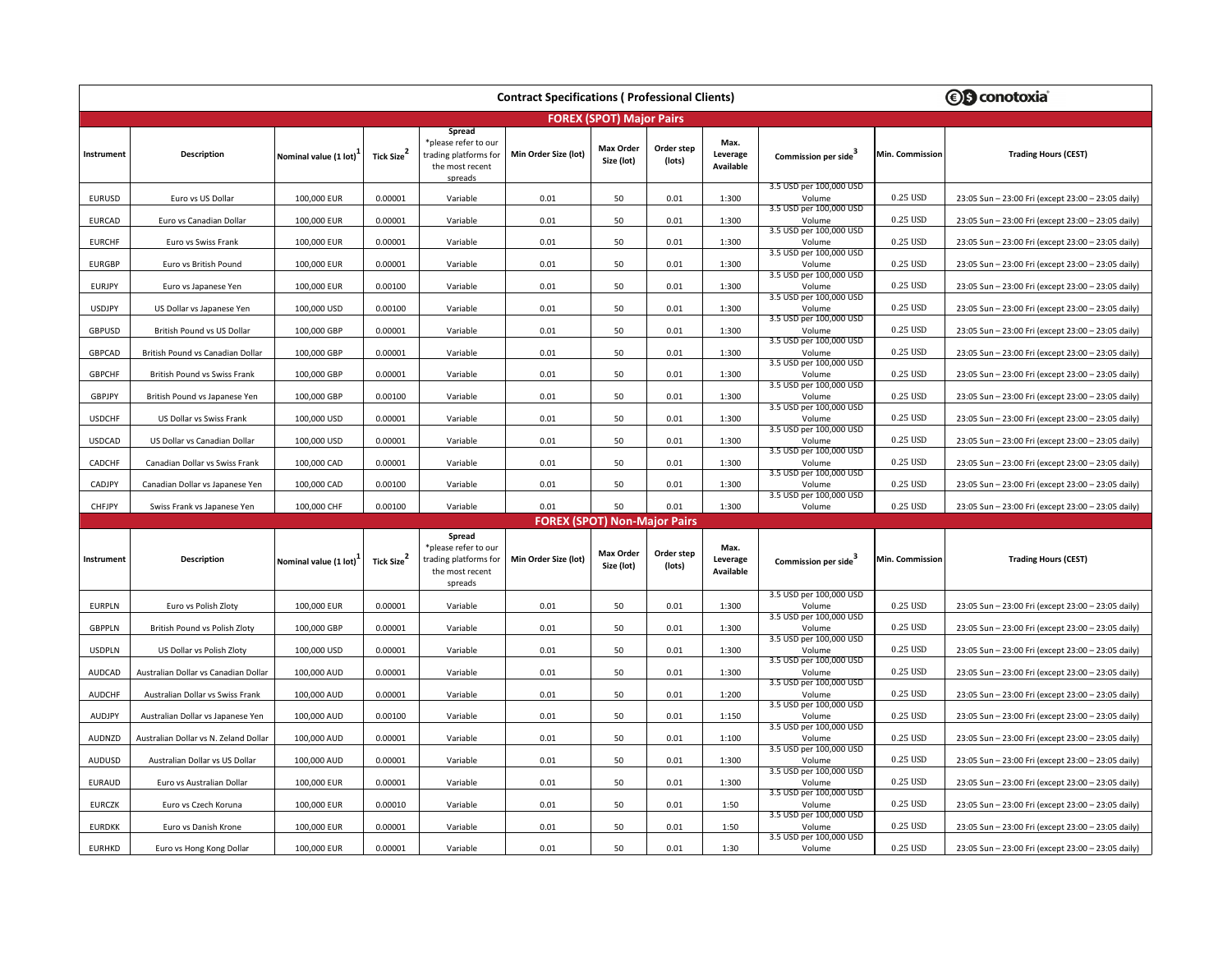| <b>EURHUF</b> | Euro vs Hungarian Forint             | 100,000 EUR           | 0.00100                              | Variable                                                                              | 0.01                 | 50                             | 0.01                 | 1:50                          | 3.5 USD per 100,000 USD<br>Volume                            | 0.25 USD        | 23:05 Sun - 23:00 Fri (except 23:00 - 23:05 daily) |  |
|---------------|--------------------------------------|-----------------------|--------------------------------------|---------------------------------------------------------------------------------------|----------------------|--------------------------------|----------------------|-------------------------------|--------------------------------------------------------------|-----------------|----------------------------------------------------|--|
|               |                                      |                       |                                      |                                                                                       |                      |                                |                      |                               |                                                              |                 |                                                    |  |
|               |                                      |                       |                                      |                                                                                       |                      | <b>FOREX (SPOT)</b>            |                      |                               |                                                              |                 |                                                    |  |
| Instrument    | <b>Description</b>                   | Nominal value (1 lot) | $\overline{\mathbf{2}}$<br>Tick Size | Spread<br>*please refer to our<br>trading platforms for<br>the most recent<br>spreads | Min Order Size (lot) | <b>Max Order</b><br>Size (lot) | Order step<br>(lots) | Max.<br>Leverage<br>Available | Commission per side <sup>3</sup>                             | Min. Commission | <b>Trading Hours (CEST)</b>                        |  |
| <b>EURNOK</b> | Euro vs Norwegian Krone              | 100,000 EUR           | 0.00001                              | Variable                                                                              | 0.01                 | 50                             | 0.01                 | 1:100                         | 3.5 USD per 100,000 USD<br>Volume                            | 0.25 USD        | 23:05 Sun - 23:00 Fri (except 23:00 - 23:05 daily) |  |
| EURNZD        | Euro vs New Zeland Dollar            | 100,000 EUR           | 0.00001                              | Variable                                                                              | 0.01                 | 50                             | 0.01                 | 1:50                          | 3.5 USD per 100,000 USD<br>Volume                            | 0.25 USD        | 23:05 Sun - 23:00 Fri (except 23:00 - 23:05 daily) |  |
| <b>EURRON</b> | Euro vs Romanian Leu                 | 100,000 EUR           | 0.00001                              | Variable                                                                              | 0.01                 | 50                             | 0.01                 | 1:50                          | 3.5 USD per 100,000 USD<br>Volume                            | 0.25 USD        | 23:05 Sun - 23:00 Fri (except 23:00 - 23:05 daily) |  |
| <b>EURRUB</b> | Euro vs Russian Ruble                | 100,000 EUR           | 0.00001                              | Variable                                                                              | 0.01                 | 50                             | 0.01                 | 1:30                          | 3.5 USD per 100,000 USD<br>Volume                            | 0.25 USD        | 23:05 Sun - 23:00 Fri (except 23:00 - 23:05 daily) |  |
| <b>EURSEK</b> | Euro vs Swedish Krona                | 100,000 EUR           | 0.00001                              | Variable                                                                              | 0.01                 | 50                             | 0.01                 | 1:100                         | 3.5 USD per 100,000 USD<br>Volume<br>3.5 USD per 100,000 USD | 0.25 USD        | 23:05 Sun - 23:00 Fri (except 23:00 - 23:05 daily) |  |
| <b>EURSGD</b> | Euro vs Singapore Dollar             | 100,000 EUR           | 0.00001                              | Variable                                                                              | 0.01                 | 50                             | 0.01                 | 1:20                          | Volume<br>3.5 USD per 100,000 USD                            | 0.25 USD        | 23:05 Sun - 23:00 Fri (except 23:00 - 23:05 daily) |  |
| <b>EURTRY</b> | Euro vs Turkish Lira                 | 100,000 EUR           | 0.00001                              | Variable                                                                              | 0.01                 | 50                             | 0.01                 | 1:50                          | Volume<br>3.5 USD per 100,000 USD                            | 0.25 USD        | 23:05 Sun - 23:00 Fri (except 23:00 - 23:05 daily) |  |
| <b>EURZAR</b> | Euro vs South African Rand           | 100,000 EUR           | 0.00001                              | Variable                                                                              | 0.01                 | 50                             | 0.01                 | 1:50                          | Volume<br>3.5 USD per 100,000 USD                            | 0.25 USD        | 23:05 Sun - 23:00 Fri (except 23:00 - 23:05 daily) |  |
| GBPAUD        | British Pound vs Australian Dollar   | 100,000 GBP           | 0.00001                              | Variable                                                                              | 0.01                 | 50                             | 0.01                 | 1:100                         | Volume<br>3.5 USD per 100,000 USD                            | 0.25 USD        | 23:05 Sun - 23:00 Fri (except 23:00 - 23:05 daily) |  |
| <b>GBPNOK</b> | British Pound vs Norwegian Krone     | 100,000 GBP           | 0.00001                              | Variable                                                                              | 0.01                 | 50                             | 0.01                 | 1:100                         | Volume<br>3.5 USD per 100,000 USD                            | 0.25 USD        | 23:05 Sun - 23:00 Fri (except 23:00 - 23:05 daily) |  |
| GBPNZD        | British Pound vs New Zeland Dollar   | 100,000 GBP           | 0.00001                              | Variable                                                                              | 0.01                 | 50                             | 0.01                 | 1:100                         | Volume<br>3.5 USD per 100,000 USD                            | 0.25 USD        | 23:05 Sun - 23:00 Fri (except 23:00 - 23:05 daily) |  |
| <b>GBPSEK</b> | British Pound vs Swedish Krona       | 100,000 GBP           | 0.00001                              | Variable                                                                              | 0.01                 | 50                             | 0.01                 | 1:200                         | Volume<br>3.5 USD per 100,000 USD                            | 0.25 USD        | 23:05 Sun - 23:00 Fri (except 23:00 - 23:05 daily) |  |
| GBPSGD        | British Pound vs Singapore Dollar    | 100,000 GBP           | 0.00001                              | Variable                                                                              | 0.01                 | 50                             | 0.01                 | 1:30                          | Volume<br>3.5 USD per 100,000 USD                            | 0.25 USD        | 23:05 Sun - 23:00 Fri (except 23:00 - 23:05 daily) |  |
| <b>GBPTRY</b> | British Pound vs Turkish Lira        | 100,000 GBP           | 0.00001                              | Variable                                                                              | 0.01                 | 50                             | 0.01                 | 1:50                          | Volume<br>3.5 USD per 100,000 USD                            | 0.25 USD        | 23:05 Sun - 23:00 Fri (except 23:00 - 23:05 daily) |  |
| GBPZAR        | British Pound vs South African Rand  | 100,000 GBP           | 0.00001                              | Variable                                                                              | 0.01                 | 50                             | 0.01                 | 1:50                          | Volume<br>3.5 USD per 100,000 USD                            | 0.25 USD        | 23:05 Sun - 23:00 Fri (except 23:00 - 23:05 daily) |  |
| <b>NOKSEK</b> | Norwegian Krone vs Swedish Krona     | 100,000 NOK           | 0.00001                              | Variable                                                                              | 0.01                 | 50                             | 0.01                 | 1:50                          | Volume<br>3.5 USD per 100,000 USD                            | 0.25 USD        | 23:05 Sun - 23:00 Fri (except 23:00 - 23:05 daily) |  |
| NZDCAD        | N. Zeland Dollar vs Canadian Dollar  | 100,000 NZD           | 0.00001                              | Variable                                                                              | 0.01                 | 50                             | 0.01                 | 1:50                          | Volume<br>3.5 USD per 100,000 USD                            | 0.25 USD        | 23:05 Sun - 23:00 Fri (except 23:00 - 23:05 daily) |  |
| <b>NZDCHF</b> | New Zeland Dollar vs Swiss Frank     | 100,000 NZD           | 0.00001                              | Variable                                                                              | 0.01                 | 50                             | 0.01                 | 1:50                          | Volume<br>3.5 USD per 100,000 USD                            | 0.25 USD        | 23:05 Sun - 23:00 Fri (except 23:00 - 23:05 daily) |  |
| NZDJPY        | New Zeland Dollar vs Japanese Yen    | 100,000 NZD           | 0.00100                              | Variable                                                                              | 0.01                 | 50                             | 0.01                 | 1:50                          | Volume                                                       | 0.25 USD        | 23:05 Sun - 23:00 Fri (except 23:00 - 23:05 daily) |  |
|               |                                      |                       |                                      | Spread                                                                                |                      | <b>FOREX (SPOT)</b>            |                      |                               |                                                              |                 |                                                    |  |
| Instrument    | <b>Description</b>                   | Nominal value (1 lot) | <b>Tick Size</b>                     | *please refer to our<br>trading platforms for<br>the most recent<br>spreads           | Min Order Size (lot) | <b>Max Order</b><br>Size (lot) | Order step<br>(lots) | Max.<br>Leverage<br>Available | Commission per side <sup>3</sup>                             | Min. Commission | <b>Trading Hours (CEST)</b>                        |  |
| NZDSGD        | N. Zeland Dollar vs Singapore Dollar | 100,000 NZD           | 0.00001                              | Variable                                                                              | 0.01                 | 50                             | 0.01                 | 1:50                          | 3.5 USD per 100,000 USD<br>Volume                            | 0.25 USD        | 23:05 Sun - 23:00 Fri (except 23:00 - 23:05 daily) |  |
| <b>NZDUSD</b> | N. Zeland Dollar vs US Dollar        | 100,000 NZD           | 0.00001                              | Variable                                                                              | 0.01                 | 50                             | 0.01                 | 1:300                         | 3.5 USD per 100,000 USD<br>Volume                            | 0.25 USD        | 23:05 Sun - 23:00 Fri (except 23:00 - 23:05 daily) |  |
| <b>USDCNH</b> | US Dollar vs China Offshore Spot     | 100,000 USD           | 0.00001                              | Variable                                                                              | 0.01                 | 50                             | 0.01                 | 1:50                          | 3.5 USD per 100,000 USD<br>Volume                            | 0.25 USD        | 23:05 Sun - 23:00 Fri (except 23:00 - 23:05 daily) |  |
| <b>USDCZK</b> | US Dollar vs Czech Koruna            | 100,000 USD           | 0.00010                              | Variable                                                                              | 0.01                 | 50                             | 0.01                 | 1:50                          | 3.5 USD per 100,000 USD<br>Volume                            | 0.25 USD        | 23:05 Sun - 23:00 Fri (except 23:00 - 23:05 daily) |  |
| <b>USDDKK</b> | US Dollar vs Danish Krone            | 100,000 USD           | 0.00001                              | Variable                                                                              | 0.01                 | 50                             | 0.01                 | 1:50                          | 3.5 USD per 100,000 USD<br>Volume<br>3.5 USD per 100,000 USD | 0.25 USD        | 23:05 Sun - 23:00 Fri (except 23:00 - 23:05 daily) |  |
| <b>USDHKD</b> | US Dollar vs Hong Kong dollar        | 100,000 USD           | 0.00001                              | Variable                                                                              | 0.01                 | 50                             | 0.01                 | 1:30                          | Volume<br>3.5 USD per 100,000 USD                            | 0.25 USD        | 23:05 Sun - 23:00 Fri (except 23:00 - 23:05 daily) |  |
| <b>USDHUF</b> | US Dollar vs Hungarian Forint        | 100,000 USD           | 0.00100                              | Variable                                                                              | 0.01                 | 50                             | 0.01                 | 1:50                          | Volume<br>3.5 USD per 100,000 USD                            | 0.25 USD        | 23:05 Sun - 23:00 Fri (except 23:00 - 23:05 daily) |  |
| <b>USDILS</b> | US Dollar vs Israeli Shekel          | 100,000 USD           | 0.00050                              | Variable                                                                              | 0.01                 | 50                             | 0.01                 | 1:20                          | Volume                                                       | 0.25 USD        | 23:05 Sun - 23:00 Fri (except 23:00 - 23:05 daily) |  |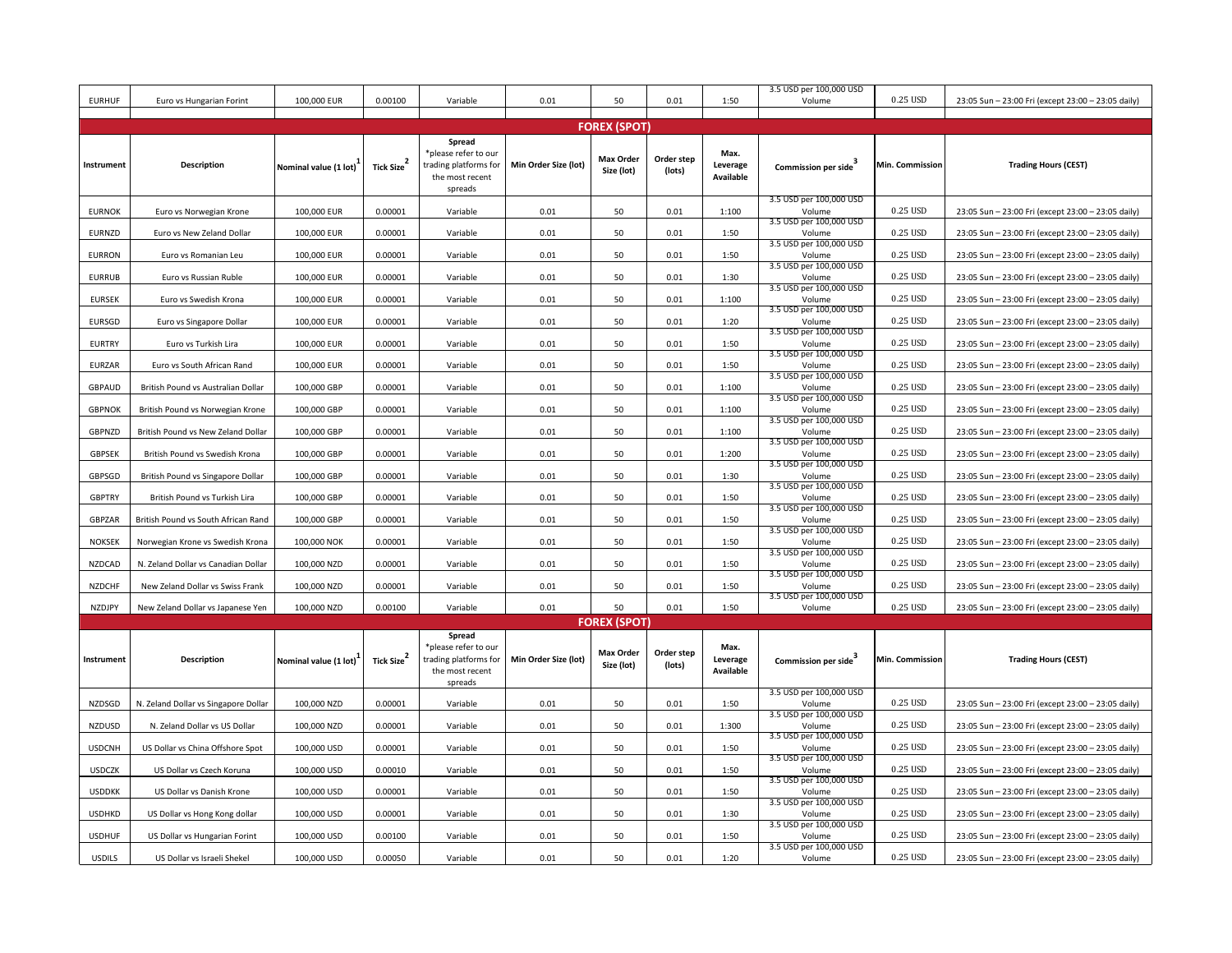| <b>USDMXN</b>    | US Dollar vs Mexican Peso         | 100,000 USD           | 0.00001                | Variable                                                                              | 0.01                 | 50                             | 0.01                 | 1:50                          | 3.5 USD per 100,000 USD<br>Volume | 0.25 USD        | 23:05 Sun - 23:00 Fri (except 23:00 - 23:05 daily) |  |  |  |  |  |
|------------------|-----------------------------------|-----------------------|------------------------|---------------------------------------------------------------------------------------|----------------------|--------------------------------|----------------------|-------------------------------|-----------------------------------|-----------------|----------------------------------------------------|--|--|--|--|--|
| <b>USDNOK</b>    |                                   | 100,000 USD           | 0.00001                |                                                                                       |                      | 50                             | 0.01                 | 1:300                         | 3.5 USD per 100,000 USD           | 0.25 USD        |                                                    |  |  |  |  |  |
|                  | US Dollar vs Norwegian Krone      |                       |                        | Variable                                                                              | 0.01                 |                                |                      |                               | Volume<br>3.5 USD per 100,000 USD |                 | 23:05 Sun - 23:00 Fri (except 23:00 - 23:05 daily) |  |  |  |  |  |
| <b>USDRON</b>    | US Dollar vs Romanian Leu         | 100,000 USD           | 0.00001                | Variable                                                                              | 0.01                 | 50                             | 0.01                 | 1:50                          | Volume<br>3.5 USD per 100,000 USD | 0.25 USD        | 23:05 Sun - 23:00 Fri (except 23:00 - 23:05 daily) |  |  |  |  |  |
| <b>USDRUB</b>    | US Dollar vs Russian Ruble        | 100,000 USD           | 0.00050                | Variable                                                                              | 0.01                 | 50                             | 0.01                 | 1:20                          | Volume<br>3.5 USD per 100,000 USD | 0.25 USD        | 23:05 Sun - 23:00 Fri (except 23:00 - 23:05 daily) |  |  |  |  |  |
| <b>USDSEK</b>    | US Dollar vs Swedish Krona        | 100,000 USD           | 0.00001                | Variable                                                                              | 0.01                 | 50                             | 0.01                 | 1:150                         | Volume<br>3.5 USD per 100,000 USD | 0.25 USD        | 23:05 Sun - 23:00 Fri (except 23:00 - 23:05 daily) |  |  |  |  |  |
| USDSGD           | US Dollar vs Singapore Dollar     | 100,000 USD           | 0.00001                | Variable                                                                              | 0.01                 | 50                             | 0.01                 | 1:50                          | Volume<br>3.5 USD per 100,000 USD | 0.25 USD        | 23:05 Sun - 23:00 Fri (except 23:00 - 23:05 daily) |  |  |  |  |  |
| <b>USDTRY</b>    | US Dollar vs Turkish Lira         | 100,000 USD           | 0.00001                | Variable                                                                              | 0.01                 | 50                             | 0.01                 | 1:50                          | Volume<br>3.5 USD per 100,000 USD | 0.25 USD        | 23:05 Sun - 23:00 Fri (except 23:00 - 23:05 daily) |  |  |  |  |  |
| <b>USDZAR</b>    | US Dollar vs South African Rand   | 100,000 USD           | 0.00001                | Variable                                                                              | 0.01                 | 50                             | 0.01                 | 1:50                          | Volume                            | 0.25 USD        | 23:05 Sun - 23:00 Fri (except 23:00 - 23:05 daily) |  |  |  |  |  |
|                  |                                   |                       |                        |                                                                                       |                      | <b>COMMODITIES</b>             |                      |                               |                                   |                 |                                                    |  |  |  |  |  |
| Instrument       | Description                       | Nominal value (1 lot) | <b>Tick Size</b>       | Spread<br>*please refer to our<br>trading platforms for<br>the most recent<br>spreads | Min Order Size (lot) | Max Order<br>Size (lot)        | Order step<br>(lots) | Max.<br>Leverage<br>Available | Commission per side               | Min. Commission | <b>Trading Hours (CEST)</b>                        |  |  |  |  |  |
| SILVER           | Silver (XAG) vs US Dollar         | 5,000 Ounces          | 0.00100                | Variable                                                                              | 0.01                 | 500                            | 0.01                 | 1:50                          | 10 USD per 100,000 USD<br>volume  | 0.25 USD        | 00:00 Mon - 23:00 Fri (except 23:00 - 00:00 daily) |  |  |  |  |  |
| GOLD             | Gold (XAU) vs US Dollar           | 100 Ounce             | 0.01000                | Variable                                                                              | 0.01                 | 100                            | 0.01                 | 1:100                         | 10 USD per 100,000 USD<br>volume  | 0.25 USD        | 00:00 Mon - 23:00 Fri (except 23:00 - 00:00 daily) |  |  |  |  |  |
| WTI_OIL          | Spot WTI Crude Oil vs US Dollar   | 1,000 Barrels         | 0.01000                | Variable                                                                              | 0.01                 | 50                             | 0.01                 | 1:50                          | 10 USD per 100,000 USD<br>volume  | 0.50 USD        | 00:00 Mon - 23:00 Fri (except 23:00 - 00:00 daily) |  |  |  |  |  |
| <b>BRENT OIL</b> | Spot Brent Crude Oil vs US Dollar | 1,000 Barrel          | 0.01000                | Variable                                                                              | 0.01                 | 50                             | 0.01                 | 1:50                          | 10 USD per 100,000 USD<br>volume  | 0.50 USD        | 02:00 Mon - 23:00 Fri (except 23:00 - 02:00 daily) |  |  |  |  |  |
| NAT GAS          | Spot Natural Gas vs US Dollar     | 10,000 MMBTU          | 0.00100                | Variable                                                                              | 0.1                  | 50                             | 0.1                  | 1:20                          | 10 USD per 100,000 USD<br>volume  | 0.50 USD        | 00:00 Mon - 23:00 Fri (except 23:00 - 00:00 daily) |  |  |  |  |  |
|                  |                                   |                       |                        |                                                                                       |                      | <b>INDICES</b>                 |                      |                               |                                   |                 |                                                    |  |  |  |  |  |
|                  |                                   |                       |                        |                                                                                       |                      |                                |                      |                               |                                   |                 |                                                    |  |  |  |  |  |
| Instrument       | Description                       | Nominal value (1 lot) | Tick Size <sup>2</sup> | Spread<br>*please refer to our<br>trading platforms for<br>the most recent<br>spreads | Min Order Size (lot) | <b>Max Order</b><br>Size (lot) | Order step<br>(lots) | Max.<br>Leverage<br>Available | Commission per side               | Min. Commission | <b>Trading Hours (CEST)</b>                        |  |  |  |  |  |
| <b>US500</b>     | CFD based on S&P 500 Index™       | 1 USD x index         | 0.1                    | Variable                                                                              | 1                    | 100                            | <sup>1</sup>         | 1:100                         | <b>Dynamic Commission</b>         | 0.25 USD        | 00:00 Mon - 23:00 Fri (except 23:00 - 00:00 daily) |  |  |  |  |  |
| <b>US30</b>      | CFD based on DJIA Index™          | 1 USD x index         | $\mathbf{1}$           | Variable                                                                              | 0.1                  | 50                             | 0.1                  | 1:100                         | <b>Dynamic Commission</b>         | 0.25 USD        | 00:00 Mon - 23:00 Fri (except 23:00 - 00:00 daily) |  |  |  |  |  |
| US100            | CFD based on Nasdaq 100™          | 1 USD x index         | 0.1                    | Variable                                                                              | $0.1\,$              | 100                            | 0.1                  | 1:100                         | <b>Dynamic Commission</b>         | 0.25 USD        | 00:00 Mon - 23:00 Fri (except 23:00 - 00:00 daily) |  |  |  |  |  |
| <b>DE40</b>      | CFD based on DAX Index™           | 1 EUR x index         | 0.1                    | Variable                                                                              | 0.1                  | 100                            | 0.1                  | 1:50                          | <b>Dynamic Commission</b>         | 0.25 USD        | 00:00 Mon - 23:00 Fri (except 23:00 - 00:00 daily) |  |  |  |  |  |
| <b>ES35</b>      | CFD based on IBEX-35 Index™       | 1 EUR x index         | 0.1                    | Variable                                                                              | $\mathbf{1}$         | 100                            | $\mathbf{1}$         | 1:30                          | <b>Dynamic Commission</b>         | 0.25 USD        | $08:00 - 20:00$ (Mon-Fri)                          |  |  |  |  |  |
| <b>EU50</b>      | CFD based on STOXX50 Index™       | 1 EUR x index         | 0.1                    | Variable                                                                              | 0.1                  | 100                            | 0.1                  | 1:30                          | <b>Dynamic Commission</b>         | 0.25 USD        | 00:00 Mon - 23:00 Fri (except 23:00 - 00:00 daily) |  |  |  |  |  |
| FR40             | CFD based on CAC40 Index™         | 1 EUR x index         | 0.1                    | Variable                                                                              | 0.1                  | 100                            | 0.1                  | 1:30                          | <b>Dynamic Commission</b>         | 0.25 USD        | 00:00 Mon - 23:00 Fri (except 23:00 - 00:00 daily) |  |  |  |  |  |
| <b>UK100</b>     | CFD based on FTSE 100 Index™      | 1 GBP x index         | 0.1                    | Variable                                                                              | $0.1\,$              | 100                            | 0.1                  | 1:30                          | <b>Dynamic Commission</b>         | 0.25 USD        | 00:00 Mon - 23:00 Fri (except 23:00 - 00:00 daily) |  |  |  |  |  |
| HK               | CFD based on Hang Seng Index      | 1 HKD x index         | 0.5                    | Variable                                                                              | $\mathbf{1}$         | 100                            | <sup>1</sup>         | 1:30                          | <b>Dynamic Commission</b>         | 0.25 USD        | $03:15 - 20:45$ (Mon - Fri)                        |  |  |  |  |  |
| JP225            | CFD based on Nikkei 225 Index™    | 1 JPY x index         | $\mathbf{1}$           | Variable                                                                              | 100                  | 1,000                          | 100                  | 1:50                          | <b>Dynamic Commission</b>         | 0.25 USD        | 00:00 Mon - 23:00 Fri (except 23:00 - 00:00 daily) |  |  |  |  |  |
| AU200            | CFD based on S&P/ASX200 Index™    | 1 AUD x index         | 0.1                    | Variable                                                                              | 0.1                  | 100                            | 0.1                  | 1:50                          | <b>Dynamic Commission</b>         | 0.25 USD        | 00:00 Mon - 23:00 Fri (except 23:00 - 00:00 daily) |  |  |  |  |  |
|                  |                                   |                       |                        | Spread                                                                                |                      | <b>CRYPTO</b>                  |                      |                               |                                   |                 |                                                    |  |  |  |  |  |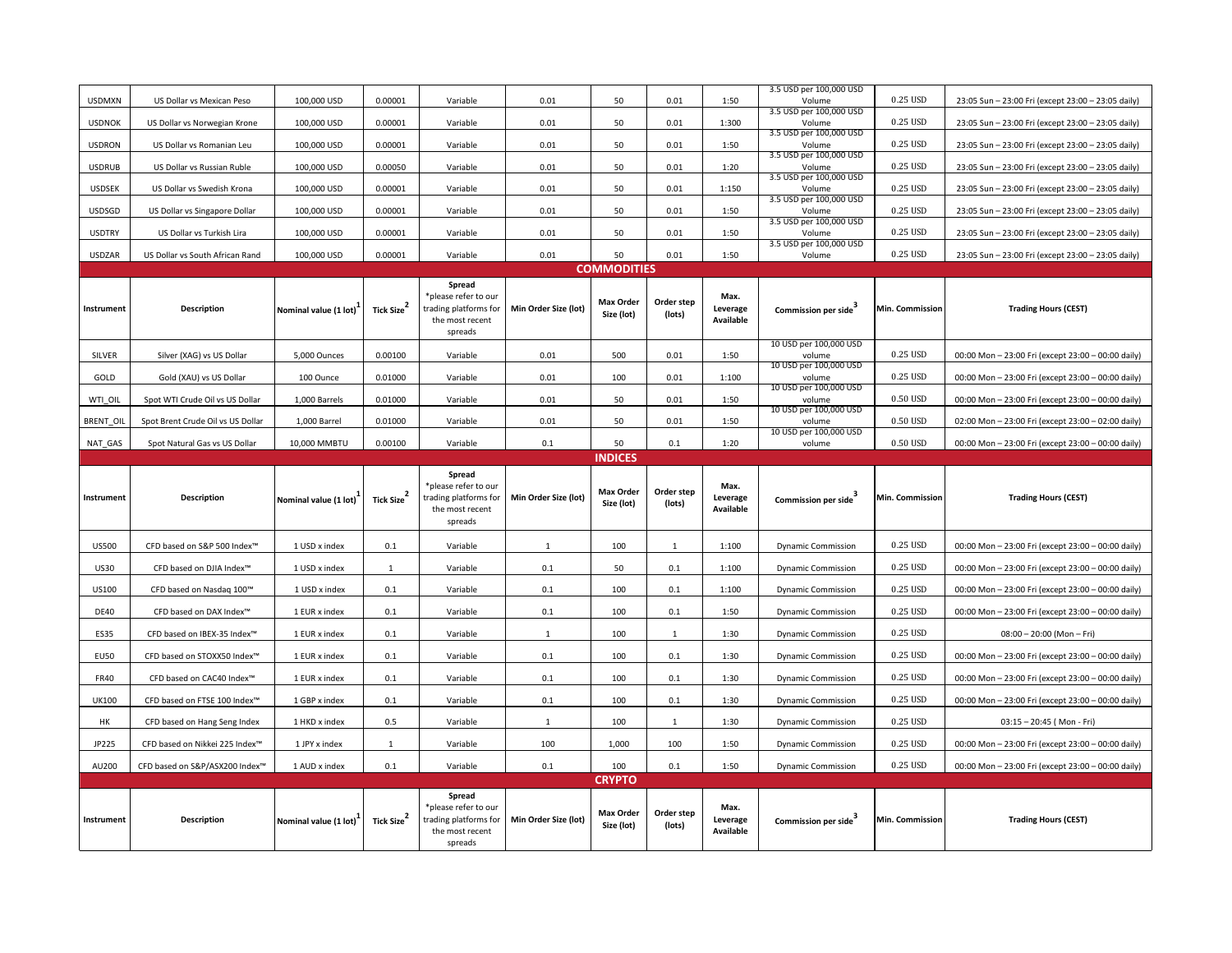|               |                              |       |          |      |              |      |     |               |               | 23:05 Sun - 23:00 Sun (except 23:00 - 23:05 daily) |
|---------------|------------------------------|-------|----------|------|--------------|------|-----|---------------|---------------|----------------------------------------------------|
| <b>BCHUSD</b> | Bitcoin Cash VS US Dollar    | 0.001 | Variable | 0.01 | 100          | 0.01 | 1:2 | No Commission | No Commission | and 11:00 - 18:00 on Sat)                          |
|               |                              |       |          |      |              |      |     |               |               | 23:05 Sun - 23:00 Sun (except 23:00 - 23:05 daily) |
| <b>BTCUSD</b> | <b>Bitcoin VS US Dollar</b>  | 0.01  | Variable | 0.01 | $\mathbf{R}$ | 0.01 | 1:2 | No Commission | No Commission | and 11:00 - 18:00 on Sat)                          |
|               |                              |       |          |      |              |      |     |               |               | 23:05 Sun - 23:00 Sun (except 23:00 - 23:05 daily) |
| ETHUSD        | Ethereum VS US Dollar        | 0.01  | Variable | 0.01 | 150          | 0.01 | 1:2 | No Commission | No Commission | and 11:00 - 18:00 on Sat)                          |
|               |                              |       |          |      |              |      |     |               |               | 23:05 Sun - 23:00 Sun (except 23:00 - 23:05 daily) |
| LTCUSD        | Litecoin VS US Dollar        | 0.001 | Variable | 0.01 | 500          | 0.01 | 1:2 | No Commission | No Commission | and 11:00 - 18:00 on Sat)                          |
|               |                              |       |          |      |              |      |     |               |               | 23:05 Sun - 23:00 Sun (except 23:00 - 23:05 daily) |
| <b>BCHJPY</b> | Bitcoin Cash VS Japanese Yen |       | Variable | 0.01 | 100          | 0.01 | 1:2 | No Commission | No Commission | and 11:00 - 18:00 on Sat)                          |
|               |                              |       |          |      |              |      |     |               |               | 23:05 Sun - 23:00 Sun (except 23:00 - 23:05 daily) |
| <b>BTCJPY</b> | Bitcoin VS Japanese Yen      |       | Variable | 0.01 |              | 0.01 | 1:2 | No Commission | No Commission | and 11:00 - 18:00 on Sat)                          |
|               |                              |       |          |      |              |      |     |               |               | 23:05 Sun - 23:00 Sun (except 23:00 - 23:05 daily) |
| <b>ETHJPY</b> | Ethereum VS Japanese Yen     |       | Variable | 0.01 | 150          | 0.01 | 1:2 | No Commission | No Commission | and 11:00 - 18:00 on Sat)                          |
|               |                              |       |          |      |              |      |     |               |               | 23:05 Sun - 23:00 Sun (except 23:00 - 23:05 daily) |
| LTCJPY        | Litecoin VS Japanese Yen     |       | Variable | 0.01 | 500          | 0.01 | 1:2 | No Commission | No Commission | and 11:00 - 18:00 on Sat)                          |
|               |                              |       |          |      |              |      |     |               |               |                                                    |

<sup>1</sup> 1 Lot = Multiplier x Value of 1 unit. ( 1 lot of XAUUSD.CX = 100 x 1 Ounce of XAUUSD).

 $2$  A Limit or Stop target price should be a multiple of the Tick Size.

3

| Dynamic Commission Tiers for Indices* |                      |                                   |  |  |  |  |  |  |  |  |
|---------------------------------------|----------------------|-----------------------------------|--|--|--|--|--|--|--|--|
| Level                                 | Nominal Value in USD | Commission per 100,000 USD traded |  |  |  |  |  |  |  |  |
|                                       | <25.000.000          | <b>10 USD</b>                     |  |  |  |  |  |  |  |  |
|                                       | $>=25.000.000$       | 4 USD                             |  |  |  |  |  |  |  |  |

\* Professional Clients will move up tier, if the historical trading volume is more than the minimum requested value of each Level. Account's total volume is calculated on a monthly basis at the last business day of each month.

| <b>Mark-up (Spread) in Points</b> |                       |                       |               |                       |                       |               |              |              |  |  |  |  |
|-----------------------------------|-----------------------|-----------------------|---------------|-----------------------|-----------------------|---------------|--------------|--------------|--|--|--|--|
| <b>Symbol</b>                     | Bid                   | Ask                   | Symbol        | Bid                   | Ask                   | <b>Symbol</b> | <b>Bid</b>   | Ask          |  |  |  |  |
| AU200                             |                       |                       | <b>EURNZD</b> | $\mathbf{0}$          |                       | <b>NZDCHF</b> | $\mathbf{0}$ |              |  |  |  |  |
| <b>AUDCAD</b>                     | $\Omega$              |                       | <b>EURPLN</b> | 3                     | 3                     | <b>NZDJPY</b> | $\mathbf{0}$ |              |  |  |  |  |
| <b>AUDCHF</b>                     | $\mathbf{0}$          |                       | <b>EURRON</b> | $\mathbf{0}$          |                       | <b>NZDSGD</b> | $\mathbf{0}$ |              |  |  |  |  |
| <b>AUDJPY</b>                     | $\mathbf{0}$          | $\mathbf{0}$          | <b>EURRUB</b> | $\bf{0}$              | $\bf{0}$              | <b>NZDUSD</b> | $\mathbf{0}$ |              |  |  |  |  |
| <b>AUDNZD</b>                     | $\mathbf{0}$          |                       | <b>EURSEK</b> | $\mathbf{0}$          |                       | <b>SILVER</b> | $\mathbf{0}$ | $\mathbf{0}$ |  |  |  |  |
| <b>AUDUSD</b>                     | $\Omega$              |                       | <b>EURSGD</b> | $\mathbf{0}$          |                       | <b>UK100</b>  | $\mathbf{0}$ |              |  |  |  |  |
| <b>BCHJPY</b>                     | 0.30% of Market Price | 0.30% of Market Price | <b>EURTRY</b> | $\mathbf{0}$          |                       | <b>US100</b>  |              |              |  |  |  |  |
| <b>BCHUSD</b>                     | 0.30% of Market Price | 0.30% of Market Price | <b>EURUSD</b> | $\mathbf{0}$          |                       | <b>US30</b>   | $\mathbf{0}$ |              |  |  |  |  |
| <b>BRENT OIL</b>                  |                       |                       | <b>EURZAR</b> | $\bf{0}$              |                       | <b>US500</b>  | $\mathbf{0}$ |              |  |  |  |  |
| BRENT+100                         |                       |                       | <b>FR40</b>   |                       |                       | <b>USDCAD</b> | $\mathbf{0}$ |              |  |  |  |  |
| <b>BTCJPY</b>                     | 0.30% of Market Price | 0.30% of Market Price | <b>GBPAUD</b> | $\mathbf{0}$          |                       | <b>USDCHF</b> | $\mathbf{0}$ |              |  |  |  |  |
| <b>BTCUSD</b>                     | 0.30% of Market Price | 0.30% of Market Price | <b>GBPCAD</b> | $\mathbf{0}$          |                       | <b>USDCNH</b> | $\mathbf{0}$ |              |  |  |  |  |
| <b>CADCHF</b>                     | $\Omega$              |                       | <b>GBPCHF</b> | $\mathbf{0}$          |                       | <b>USDCZK</b> | $\mathbf{0}$ |              |  |  |  |  |
| <b>CADJPY</b>                     | $\mathbf{0}$          |                       | <b>GBPJPY</b> | $\mathbf{0}$          |                       | <b>USDDKK</b> | $\Omega$     |              |  |  |  |  |
| <b>CHFJPY</b>                     | $\Omega$              |                       | <b>GBPNOK</b> | 3                     | 3                     | <b>USDHKD</b> | $\mathbf{0}$ |              |  |  |  |  |
| <b>DE40</b>                       | $\Omega$              |                       | <b>GBPNZD</b> | $\mathbf{0}$          |                       | <b>USDHUF</b> | $\mathbf{0}$ |              |  |  |  |  |
| <b>ES35</b>                       |                       |                       | <b>GBPPLN</b> | 3                     | 3                     | <b>USDILS</b> | $\mathbf{0}$ | $\mathbf{0}$ |  |  |  |  |
| <b>ETHJPY</b>                     | 0.50% of Market Price | 0.50% of Market Price | <b>GBPSEK</b> | $\mathbf{0}$          |                       | <b>USDJPY</b> | $\mathbf{0}$ |              |  |  |  |  |
| <b>ETHUSD</b>                     | 0.50% of Market Price | 0.50% of Market Price | <b>GBPSGD</b> | $\mathbf{0}$          |                       | <b>USDMXN</b> | $\Omega$     | $\mathbf{1}$ |  |  |  |  |
| <b>EU50</b>                       |                       |                       | <b>GBPTRY</b> | $\boldsymbol{0}$      |                       | <b>USDNOK</b> | 3            | 3            |  |  |  |  |
| <b>EURAUD</b>                     | $\Omega$              |                       | <b>GBPUSD</b> | $\mathbf{0}$          |                       | <b>USDPLN</b> | 3            | 3            |  |  |  |  |
| <b>EURCAD</b>                     | $\mathbf{0}$          |                       | <b>GBPZAR</b> | $\mathbf{0}$          |                       | <b>USDRON</b> | $\mathbf{0}$ | 1            |  |  |  |  |
| <b>EURCHF</b>                     | $\Omega$              |                       | GOLD          | $\overline{c}$        | $\overline{c}$        | <b>USDRUB</b> | $\mathbf{0}$ | $\mathbf{0}$ |  |  |  |  |
| <b>EURCZK</b>                     | $\Omega$              |                       | <b>HK</b>     | 5                     | 5                     | <b>USDSEK</b> | $\mathbf{0}$ |              |  |  |  |  |
| <b>EURDKK</b>                     | $\mathbf{0}$          |                       | JP225         |                       |                       | <b>USDSGD</b> | $\mathbf{0}$ |              |  |  |  |  |
| <b>EURGBP</b>                     | $\mathbf{0}$          |                       | <b>LTCJPY</b> | 0.50% of Market Price | 0.50% of Market Price | <b>USDTRY</b> | $\mathbf{0}$ | $\mathbf{1}$ |  |  |  |  |
| <b>EURHKD</b>                     | $\mathbf{0}$          |                       | <b>LTCUSD</b> | 0.50% of Market Price | 0.50% of Market Price | <b>USDZAR</b> | $\mathbf{0}$ |              |  |  |  |  |
| <b>EURHUF</b>                     | $\Omega$              |                       | NAT GAS       | $\mathbf{0}$          | $\Omega$              | WTI OIL       |              |              |  |  |  |  |
| <b>EURJPY</b>                     | $\Omega$              |                       | <b>NOKSEK</b> | 3                     | 3                     | $WTI+100$     |              |              |  |  |  |  |